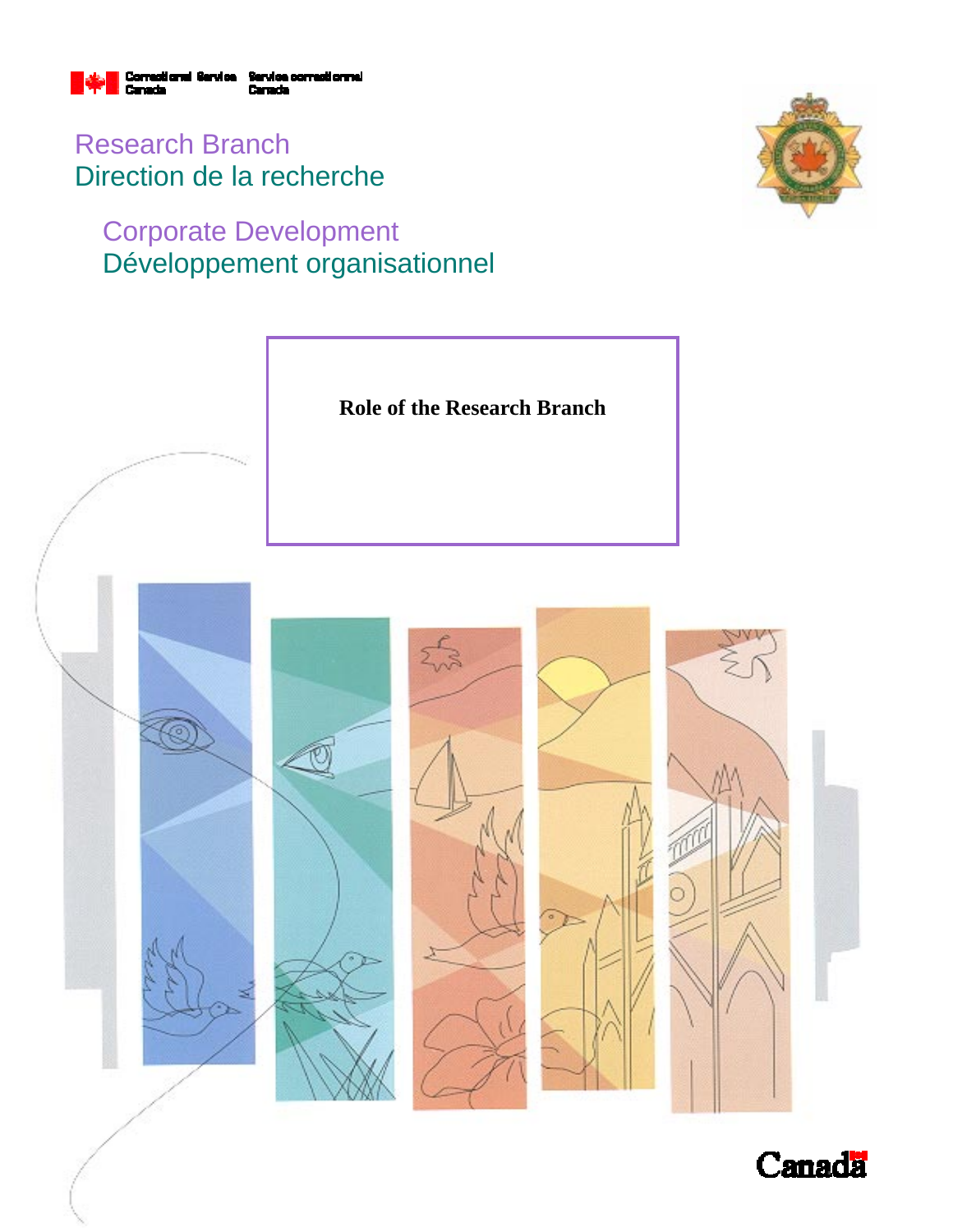## **Role of the Research Branch**

Prepared By:

Frank J. Porporino

This report is also available in French. Ce rapport est également disponible en français. Veuillez vous adresser au Secteur de recherche et développement, Service Correctionnel du Canada, 340 avenue Laurier ouest, Ottawa (Ontario), K1A 0P9. Should additional copies be required they can be obtained from Correctional Research and Development, Correctional Service of Canada, 340 Laurier Ave., West, Ottawa, (Ontario), K1A 0P9.

March 1989 **Research Report No. R-05**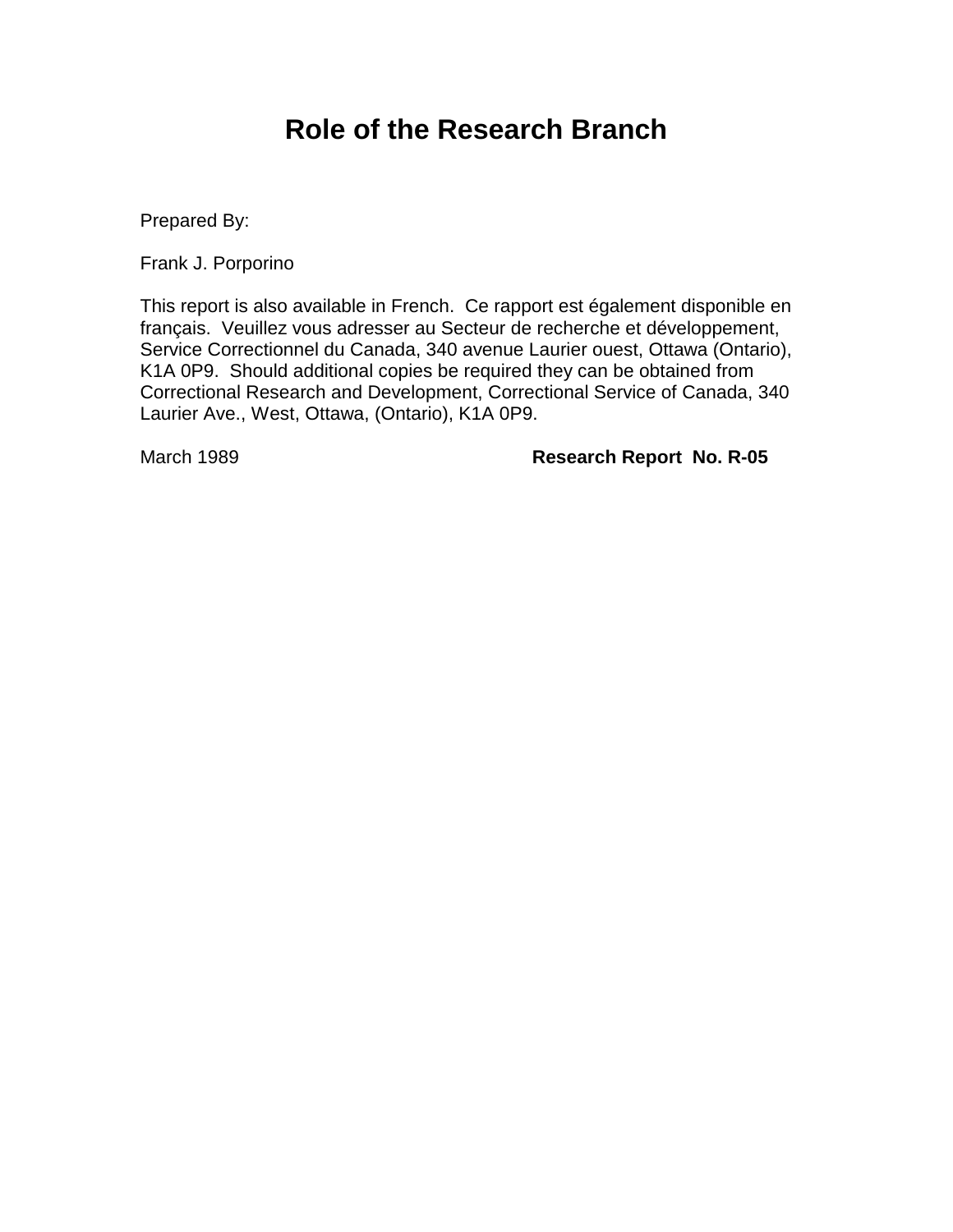## **Table of Contents**

| <b>ROLE OF THE RESEARCH BRANCH</b>                                           | 1 |  |
|------------------------------------------------------------------------------|---|--|
| <b>Introduction</b>                                                          | 3 |  |
| <b>Historical Background</b>                                                 | 3 |  |
| <b>Defining Applied Corrections Research</b>                                 | 5 |  |
| <b>Role of the Research Branch</b>                                           | 5 |  |
| <b>Developing a National Research Plan</b>                                   | 7 |  |
| <b>Regional and National Research Committees</b>                             | 8 |  |
| <b>Communication and Dissemination of Research</b>                           | 9 |  |
| Annual Cycle for Development and Monitoring of a National Research Program10 |   |  |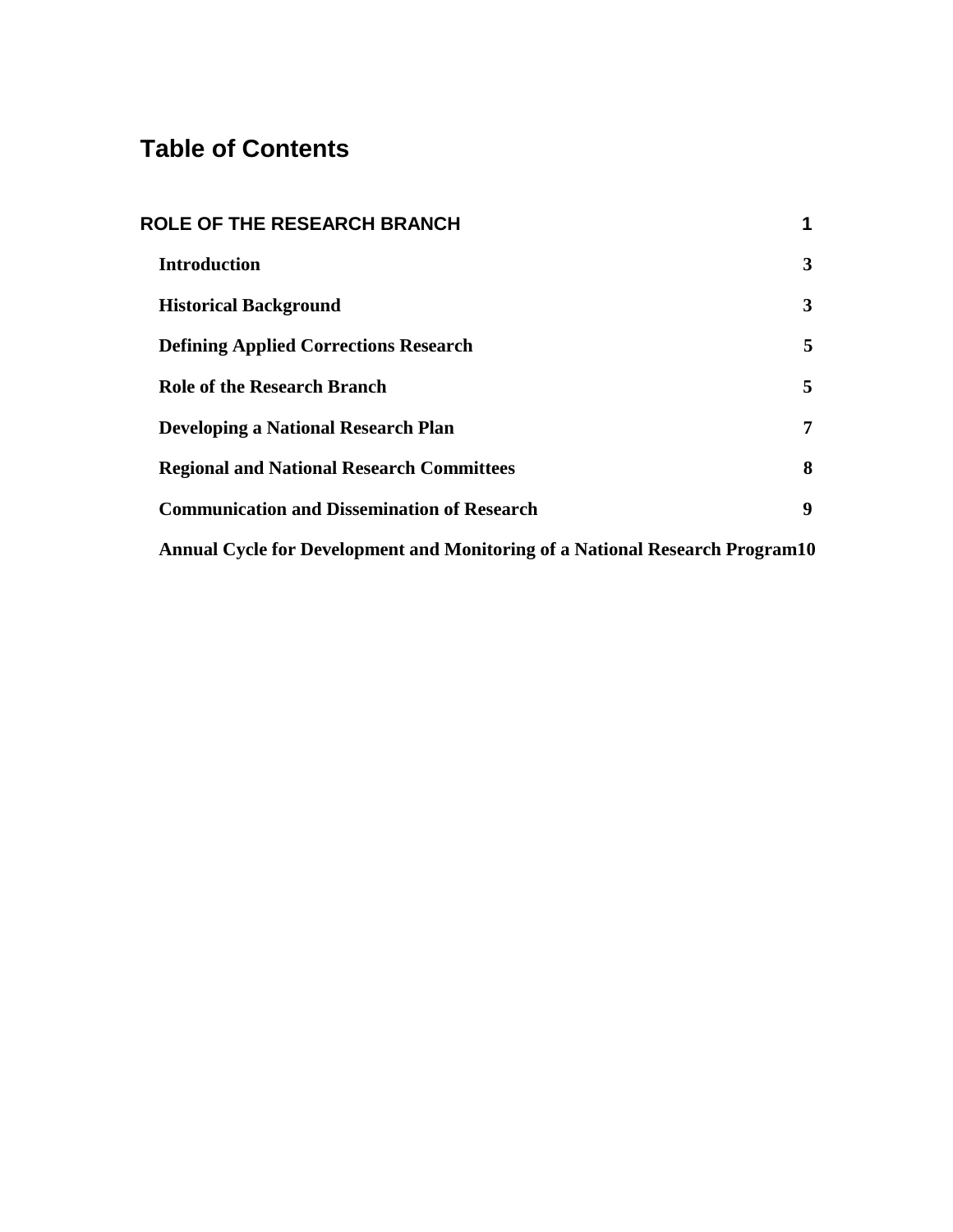## **Introduction**

This paper presents a general strategy for development of the research function in the Correctional Service of Canada, and proposes a particular role and mandate for the Research Branch in the Communications and Corporate Development Sector. It outlines a process for development and approval of an Annual National Research Plan, suggests a mechanism for periodic review of progress and revision of priorities if necessary, and describes a multifaceted approach for the effective communication and dissemination of research findings.

In an organization as large as the CSC, with issues as varied and complex as those that confront corrections, research has to attempt to inform and influence in different ways and at different levels. With limited resources that are exclusively dedicated to the conduct of research, and with an ever-expanding set of questions or concerns that can be addressed, priority setting and coordination of efforts, and effective integration and communication of research findings, become of paramount importance.

The Mission Document and Corporate Objectives provide an essential framework to guide our research efforts. To date, the activities of the Research Branch have been focussed generally in this fashion and a number of major research projects have been initiated at the request of Senior Management at NHQ, and because of their obvious relevance to important operational initiatives. More formalized procedures are needed at this stage, however, to bring together the efforts of the Regions and NHQ in developing a useful and targeted program of applied research on an annual basis.

Following some brief historical background on the development of corrections research in the Ministry of the Solicitor General, a proposed role for the Research Branch in organizing and coordinating the research activities of the CSC will be outlined.

## **Historical Background**

Corrections research as a formal activity in the Ministry of the Solicitor General has evolved considerably since the Department was established in 1967. A brief review of this history provides an important context for defining an appropriate role for the research function in the Service, and an appropriate strategy to sustain it.

In response to the need for a better coordinated program of social and behavioural science research in criminal justice, a Research Division was created within a Research and Systems Development Branch of the Ministry Secretariat in 1974. The Research Division included a small Correctional Services section which was to be "client" oriented in its approach and service "the Agencies of the Ministry, the Branches of the Secretariat and other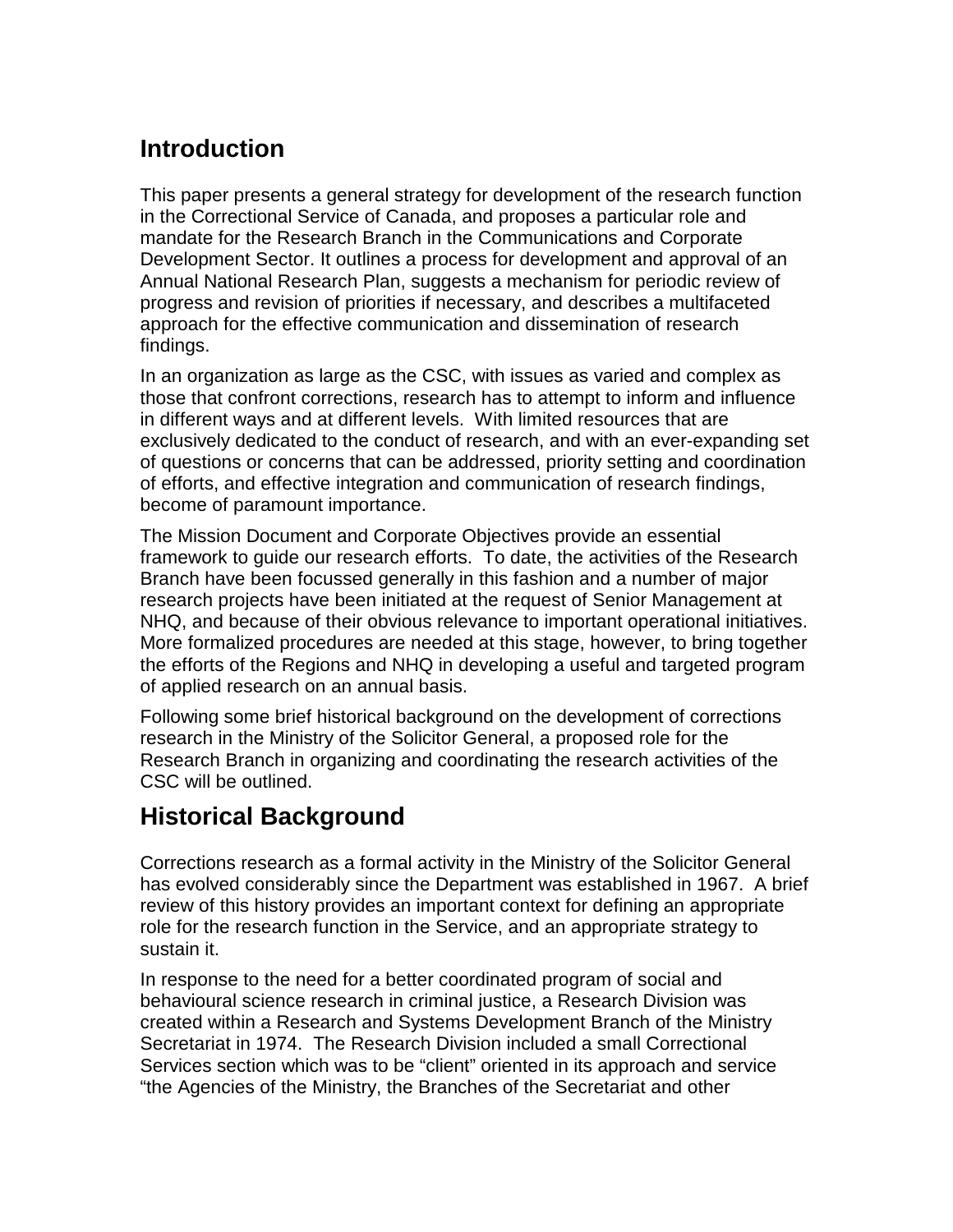organizations of the Canadian Criminal Justice System" (Treasury Board Submission, p.2; April 5, 1974).

The Research and Statistics function of the MSG Secretariat supported the growth of a number of academic centres of criminology, assisted in the establishment of the Canadian Centre for Justice Statistics, and was instrumental in promoting a research based orientation in policy and legislative areas as diverse as gun control, juvenile justice, crime prevention and victims.

Corrections research remained as one small, albeit relatively active area within a more broadly focused research and development branch. In time, however, difficulties were encountered. Consensus in setting research priorities became increasingly difficult to reach and the dual mandate of responding to the operational needs of the CSC and NPB and the broader correctional policy role of the Ministry Secretariat became increasingly difficult to manage. As disagreement over the issues that research should address increased, the Agencies became more distanced and difficult to involve, and research initiatives were criticized in various quarters within the Ministry from opposing perspectives as being too diffused and not relevant or timely, too narrowly preoccupied with short-term concerns and not adequately oriented towards more basic longerterm issues, too focussed on the operations of the agencies and not enough on the wider influences on the correctional system, too academic and not responsive to the operational concerns of the agencies.

Debate as to the proper role for corrections research in the MSG perhaps attests most singularly to its recognized importance for policy and program development. It also highlights the simple fact that applied research fails, if it fails in promoting what it can do. It cannot risk becoming too aloof or distanced from the practical issues that it should deal with it. It must maintain its links with operational and policy directions and continually confirm its relevance for the managers who are held accountable.

The establishment of a Research Branch within the Service marks the beginning of a new era for corrections research in the MSG. The CSC can now begin to address research concerns in a more concerted and directed fashion, more closely tied with the development of our corporate objectives and policies. More attention can be given to identifying and responding to the research needs of operational managers, and to supporting local research-based analyses of both community and institutional programs and operations. A greater sense of ownership of research activities should result, generalizing in time to a greater readiness to apply the findings of research.

Our ability to work with the MSG Secretariat in setting the broader research priorities of the Ministry should also improve. With the recent restructuring of the MSG Secretariat, the research functions in corrections and in police and security have been separated and moved into two respective policy branches. The role of research in the Secretariat has therefore become more specifically tied to the Secretariat mandate of providing broad policy advice to the Minister. For the first time, the research functions in the MSG Secretariat and the CSC can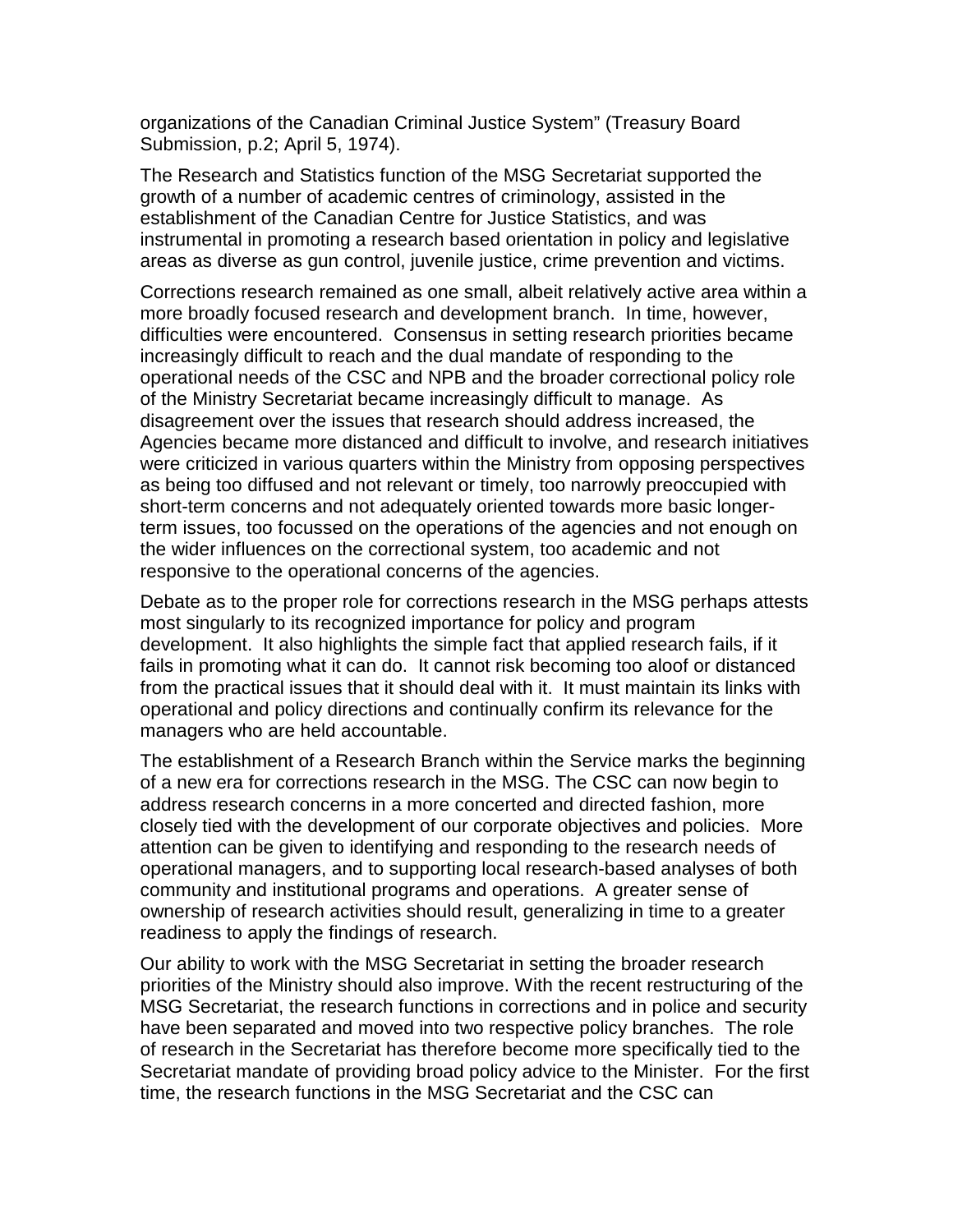complement and support each other towards development of an integrated program of research in corrections.

## **Defining Applied Corrections Research**

It is difficult to provide a precise definition of what is encompassed by applied research in corrections. The research that is conducted should be obviously relevant in an operational sense; it should also clearly relate to some policy issue, either current or emerging.

At the most general level, applied research in corrections should strive to gather systematic quantitative knowledge or qualitative analysis, that is readily applicable and useful, and from which maximum benefit can be derived for improvements in correctional policy and practice. The ability to derive maximum benefit from applied research implies, at a minimum, that the research should be:

- responsive to current or anticipated priorities (i.e., relevant and actionoriented);
- executed according to the best possible standards of scientific rigour; and
- communicated effectively ( i.e., so as to be easily understood and assimilated by staff and management).

In this sense, applied corrections research is defined more as a process than as a product. It should not be rooted in any single discipline, nor oriented only towards a narrow set of easily researchable issues. Stated simply, it should encompass all types of investigation with a scientific basis that is considered useful by those who manage the correctional process.

#### **Role of the Research Branch**

To maintain a standard of quality and relevance, the conduct of applied research requires a particular combination of technical expertise and experience, an intimate knowledge of the organizational context, an ability to analyze and assess issues from a broader knowledge base of existing research in a given field, and finally, a continuity of effort that derives from fundamental commitment to scholarly excellence and the applications of research knowledge to real-world problems.

A useful program of applied research cannot be conducted piecemeal; it must be sequential and build consistently on previous efforts. In many instances, it must also be iterative, with preliminary issue and data analysis leading to more precise definition of further issues and data requirements. It is the creative aspects that give it its special flavour <197> asking the right questions, designing and applying the best methodologies, developing research data bases that can serve multiple purposes, and integrating and interpreting findings in the best ways to communicate with specific audiences.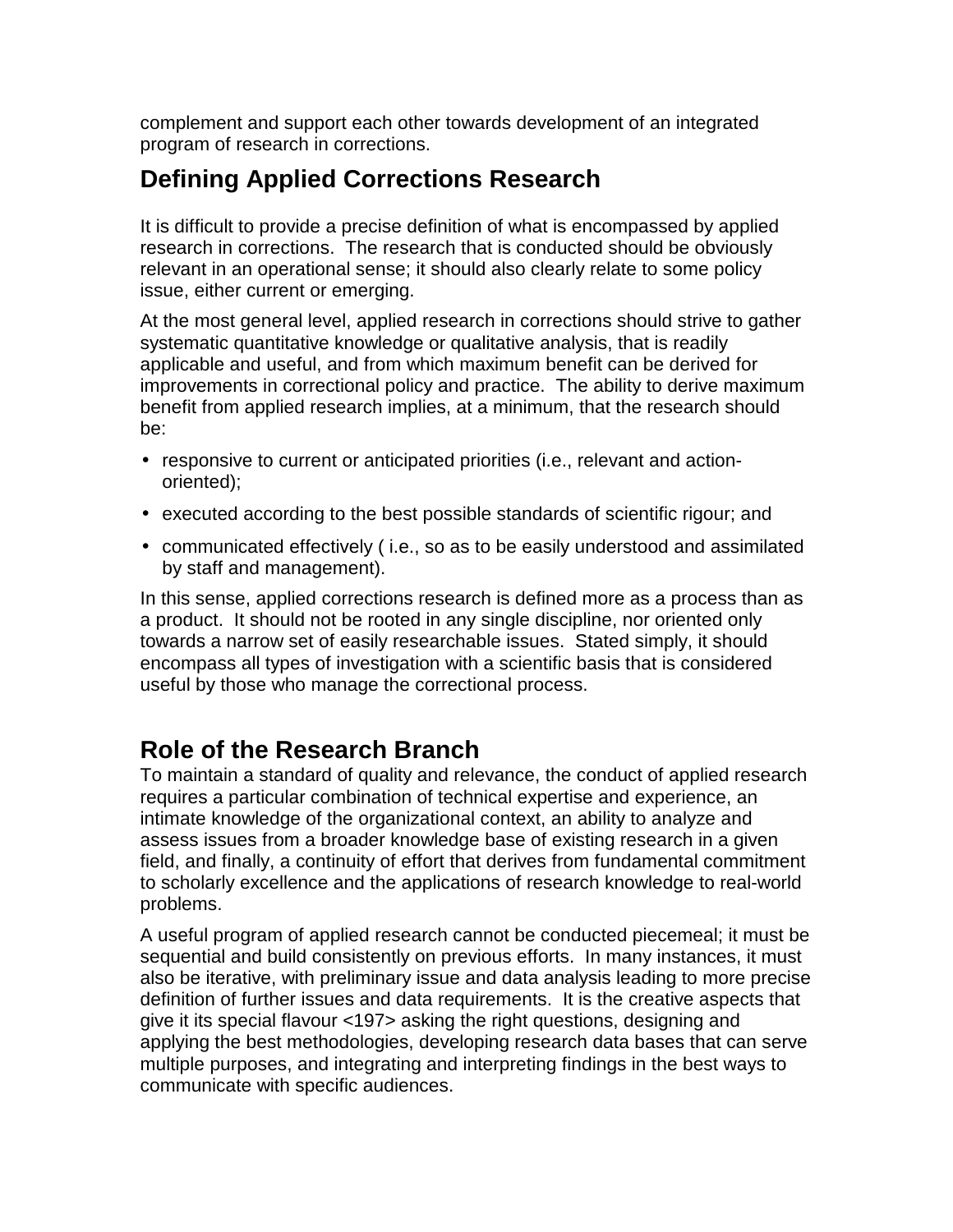This leads to the conclusion that a critical mass of expertise is needed to develop and coordinate any applied program of research. Although contracting out can be useful, particularly for large data collection efforts, research staff are essential to give continuity to the process, to make the most effective use of existing information that can potentially feed into research analysis, to develop mutually supporting relationships with operational managers, and to learn how to integrate and communicate research findings so as to be most useful and appealing.

To remain vital and current, an applied research function must also be forwardlooking, connected to developments in the research community, and able to assess the relevance and significance of new findings in an ongoing fashion. With limited resources available for the conduct of large-scale original studies, the gathering of new research data should be balanced with an emphasis on the integration and communication of existing knowledge. A network of cooperation and collaboration with other researchers is essential, both to remain well informed and up to date, and to benefit from the increased level of activity that is possible when working in partnership with others.

To ensure the continued relevance and contribution of the applied research activities of the Service, the Research Branch at National Headquarters will be organized and managed to:

Develop and coordinate an applied program of research that flows from our Mission, and that

- a) responds to current corporate or operational objectives but also anticipates new areas of concern;
- b) links Regional and National efforts;
- c) encourages active collaboration with the academic research community; and
- d) balances the conduct of research with the effective communication and dissemination of findings.

In achieving this objective, the Research Branch will be responsible for:

- Coordinating the development, and the Senior Management Committee approval of, an Annual Research Plan for the Service that addresses priorities flowing from our Corporate and Operational Objectives;
- Executing that portion of the Annual Research Plan that relates to the analysis of policy, program or administrative issues with Service-wide implications;
- Advising on the development of regional plans so that research initiatives are complementary, linked cross-regionally where possible, and informed by the findings of related research conducted both within the Service and in other jurisdictions;
- Providing advice on approaches for gathering research data and analysis of statistical and research-based information to others within the Service;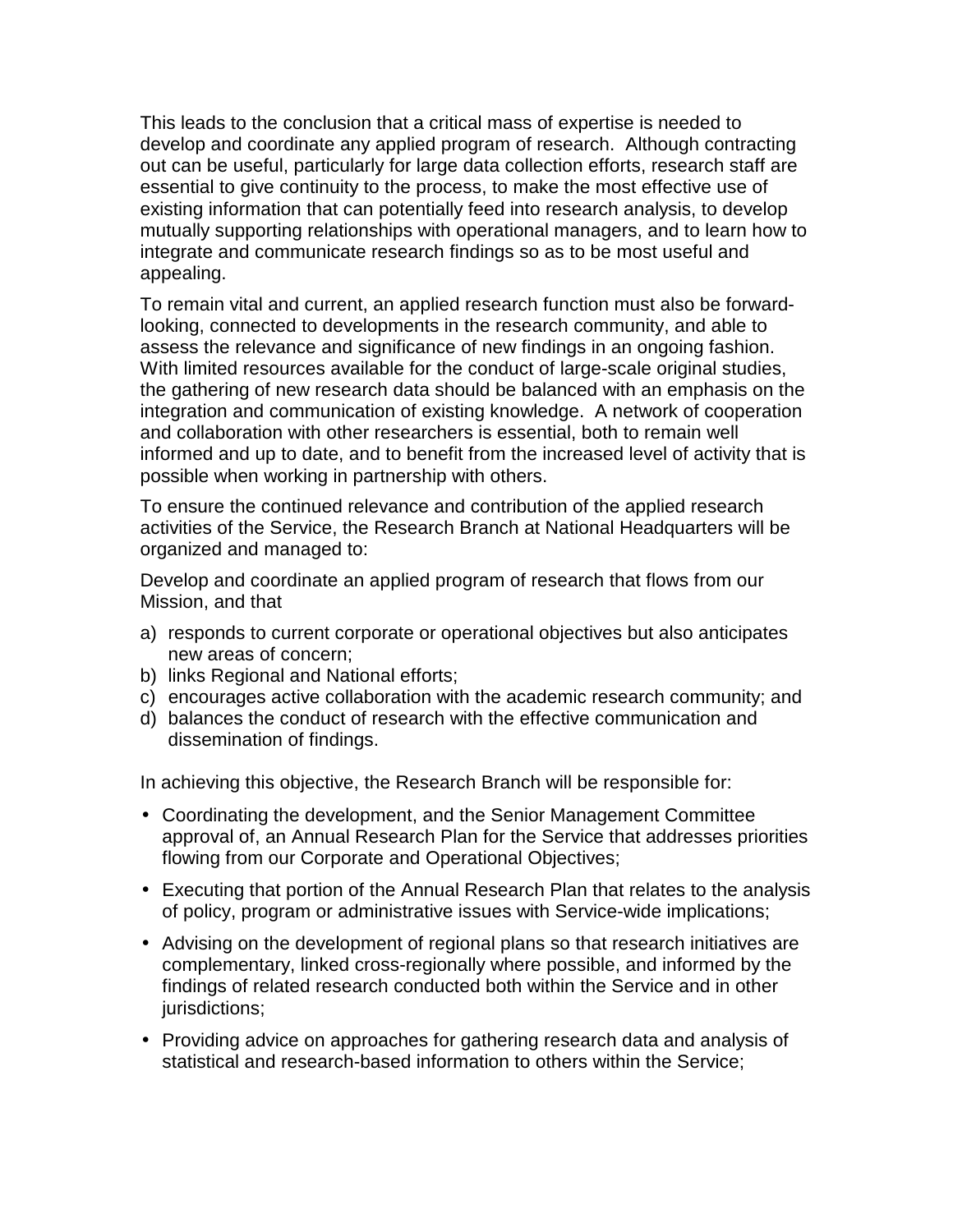- Developing an ongoing and active relationship with the broader criminal justice research community, particularly with the MSG Secretariat, the Canadian Centre for Justice Statistics and the Department of Justice, and with other federal departments, academic research centres, provincial agencies, the private and voluntary sector, and correctional agencies and organizations in other jurisdictions.
- Developing approaches for the dissemination of research findings, throughout the Service in ways that can be easily understood and assimilated by staff and management, and throughout the broader national and international criminal justice communities in ways that will gain credibility and respect for our contributions to the field; and
- Publishing a quarterly magazine that would communicate research findings to a management readership, follow recent developments in the field of management studies and assess implications for new approaches to correctional management.

## **Developing a National Research Plan**

To make research a truly corporate endeavour, a process is needed to involve Regions in the review of research findings and the development of a National Research Plan. A proposed annual cycle that would involve all levels of the organization in identifying research issues and establishing priorities is shown in the attached chart.

The cycle would begin with an annual review of corporate objectives from the perspective of implications for R & D.

This would be initiated with the convening of an Annual National Research Forum, bringing together a cross-section of NHQ and Regional staff involved in research, to review progress on research initiatives, profile ongoing research activities in the Service, and discuss future directions and priorities.

Regional Research Committees would then meet to summarize and assess specific research activity in their Regions, agree on issues that should be addressed through research and identify regional resources to support research. Regional reviews would be consolidated by a National Headquarters Research Committee to assist the Research Branch at NHQ in preparing a draft national research plan. This plan would:

- identify priority research areas and outline specific projects that would be conducted by the Service, both Regionally and Nationally; and
- identify areas for potential collaboration with the Ministry Secretariat and the National Parole Board, and with other correctional agencies and academic research centres.

The Research Plan, with timeframes for the completion of particular projects, would be submitted to SMC for approval in May. An update on progress would be provided after six months to inform SMC and to suggest revision of priorities if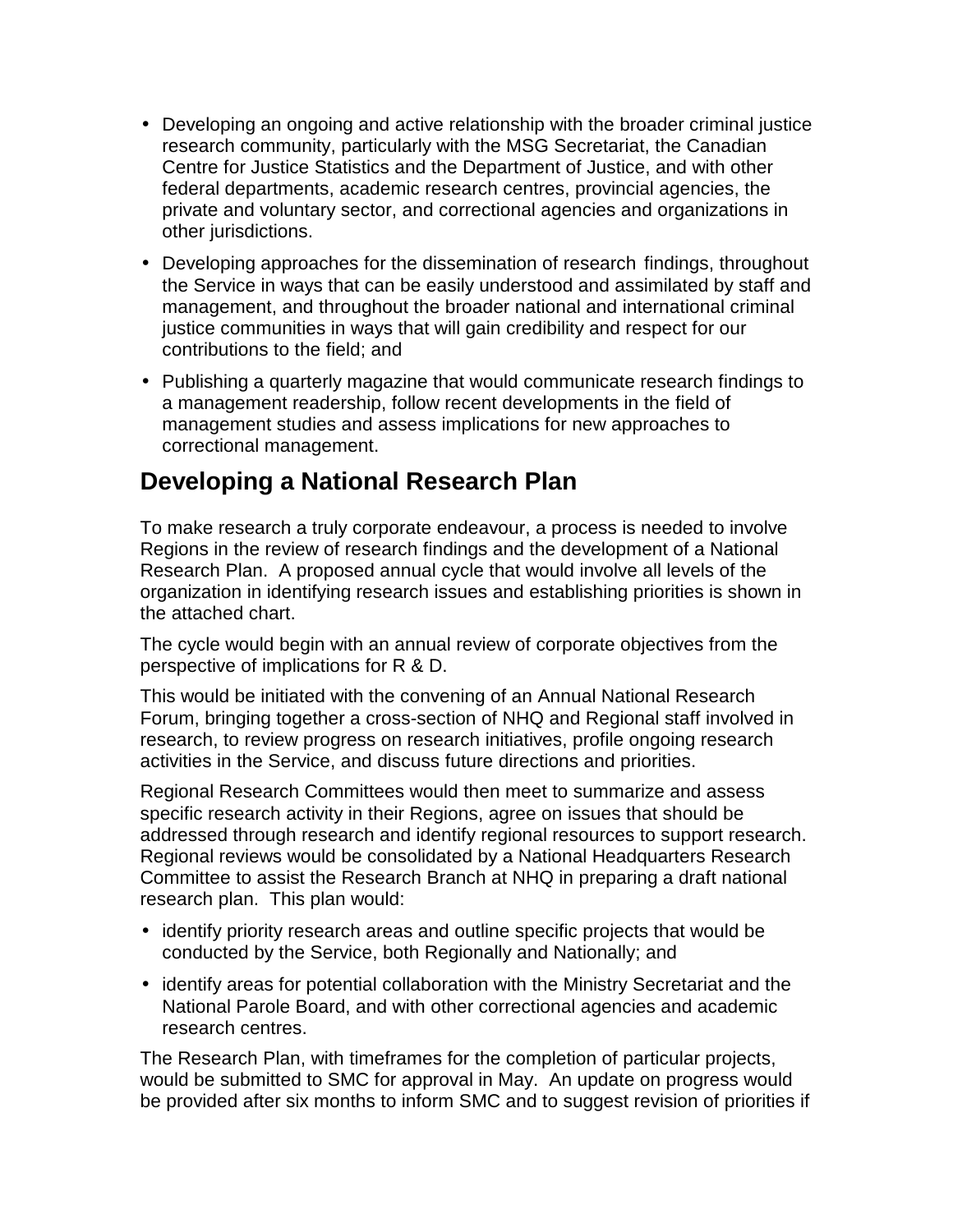necessary. The cycle would end with an annual report to SMC in April outlining research and development activities that have been completed.

#### **Regional and National Research Committees**

The need to address and respond to both regional and national viewpoints on research activities is seen as crucial for the future development of the CSC research function. The involvement of regional research committees, however, is predicated on their active and ongoing functioning. There has been considerable diversity in the role these committees have played in the past and it is suggested that to enhance regional involvement in development of R & D initiatives, each Region establish a structure for research committees that would include regional senior management, institutional and community representatives, and one or two academic research advisors with appropriate knowledge of correctional issues. The committees would be responsible for:

- coordinating and monitoring regional research activities, and the funding of those activities, and developing new opportunities for collaboration with academic research centres, the voluntary sector and provincial correctional jurisdictions;
- reviewing the findings of research conducted by the Service and assessing how they can be applied regionally;
- screening research proposals and obtaining appropriate approvals for access to personal information to ensure compliance with the Privacy and Access to Information Acts; and
- assisting the NHQ Research Branch in the identification of research issues and the annual planning process for development of a Research Plan.

At National Headquarters, a National Research Committee would have broad senior level representation from both the Correctional Programs and Operations and the Corporate Management sectors.

The National Research Committee would review projects included in the Annual Research Plan and approve submission of the plan to SMC.

To generally assist the Service in the identification and elaboration of potentially fruitful directions for research, and to establish a base for a network of strong linkages with the academic research community, an external Research Advisory Committee would include the range of academic disciplines with senior level representatives from the major universities across the country.

For major projects managed by the Research Branch, efforts would also be made, whenever possible, to involve Regional staff with specific expertise or areas of responsibility. Research advisory groups will be established to coordinate and focus operational input. This approach has already been helpful in working on the development of a new security classification model for the Service, and in assessing the research needs for future development of case management strategies.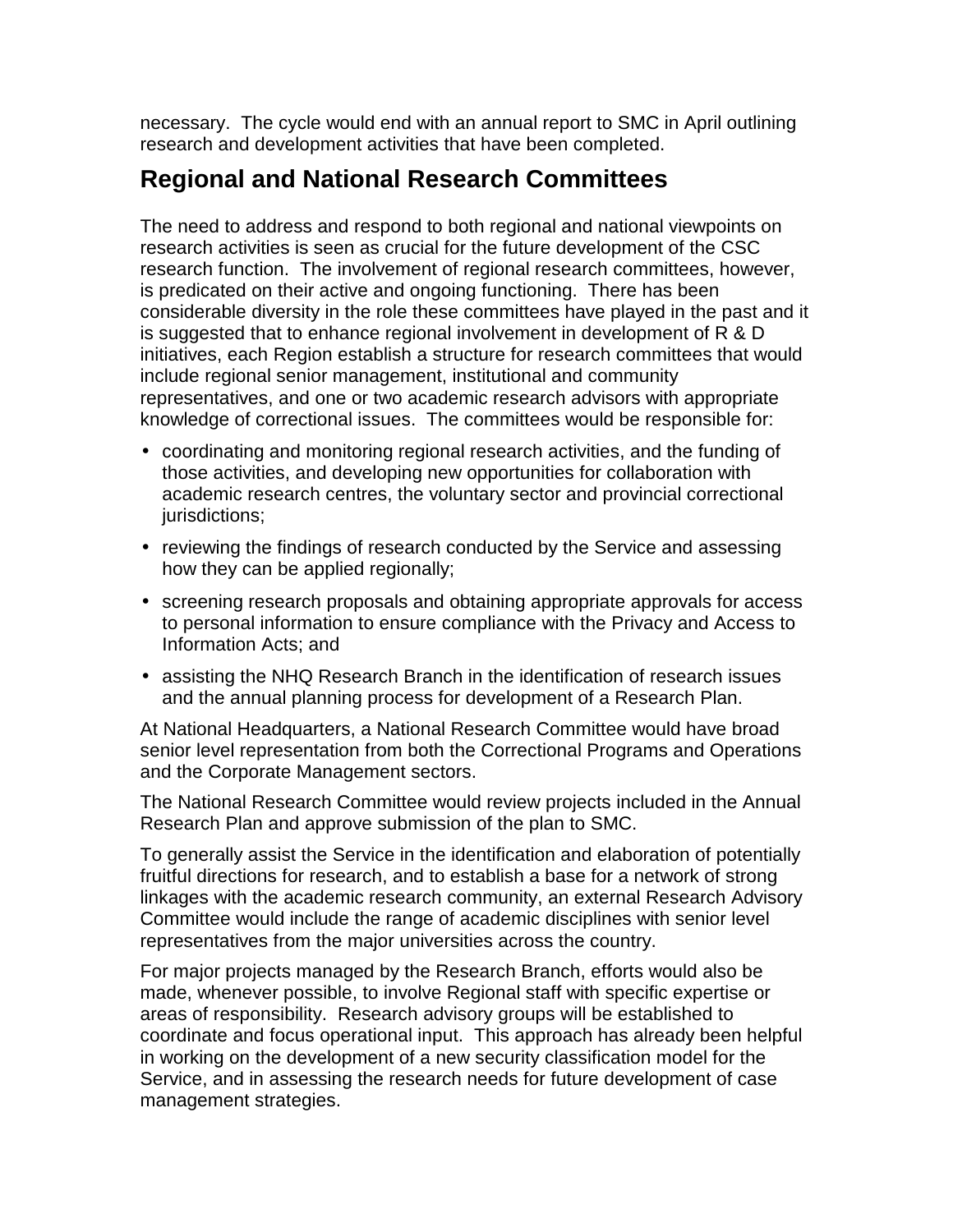In order to provide appropriate guidelines for the work of Regional Research Committees and clarify procedures for the review and approval of research projects, the Research Branch at NHQ will undertake the preparation of guidelines for the conduct of research in the Service. The current Commissioner's Directive on Research will also be reviewed to ensure its consistency with the Mission.

#### **Communication and Dissemination of Research**

To exert influence and encourage action on the applications of research, research findings have to be communicated and widely disseminated.

The Research Branch proposes a number of mechanisms to promote the research activities of the Service.

- 1. A quarterly research magazine will be published, beginning in May of 1989, primarily for a management readership in mind, to convey research findings in a non-technical fashion that emulates the style of popular periodicals. Each issue would include one or two topical reviews of the research literature on a relevant corrections issue, provide short summaries of important research findings published in professional journals, and profile ongoing research in the Service. The magazine would also provide general information on research activities in other jurisdictions and hopefully serve, as well, as a forum for CSC staff for the discussion and debate of research issues and concerns.
- 2. Copies of research Bibliographies will be distributed periodically to inform CSC staff of recent research in particular areas and information on ongoing and planned research projects will be gathered and retained in a form of "central registry" for research. As the registry develops, the feasibility of broad computerized access through the CSC mainframe will be assessed.
- 3. All Research Reports and Research Briefs (shorter reports emphasizing review and integration of research findings from various sources) will be presented to SMC for information and then distributed widely throughout the Service. The standard distribution outside the Service will include Provincial Heads of Corrections, U.S. and international heads of correctional agencies and other national and international organizations with an interest in corrections, academic centres of research with some interest in corrections research, the Research Branches of various government departments (Ministry Secretariat, Justice, Health & Welfare), and the MSG Regional Consultation Centres (as information to respond to local regional requests for research on corrections issues). Each Report and Brief will also be abstracted for inclusion in the Criminal Justice Reference Service coordinated by the National Institute on Crime and Delinquency.